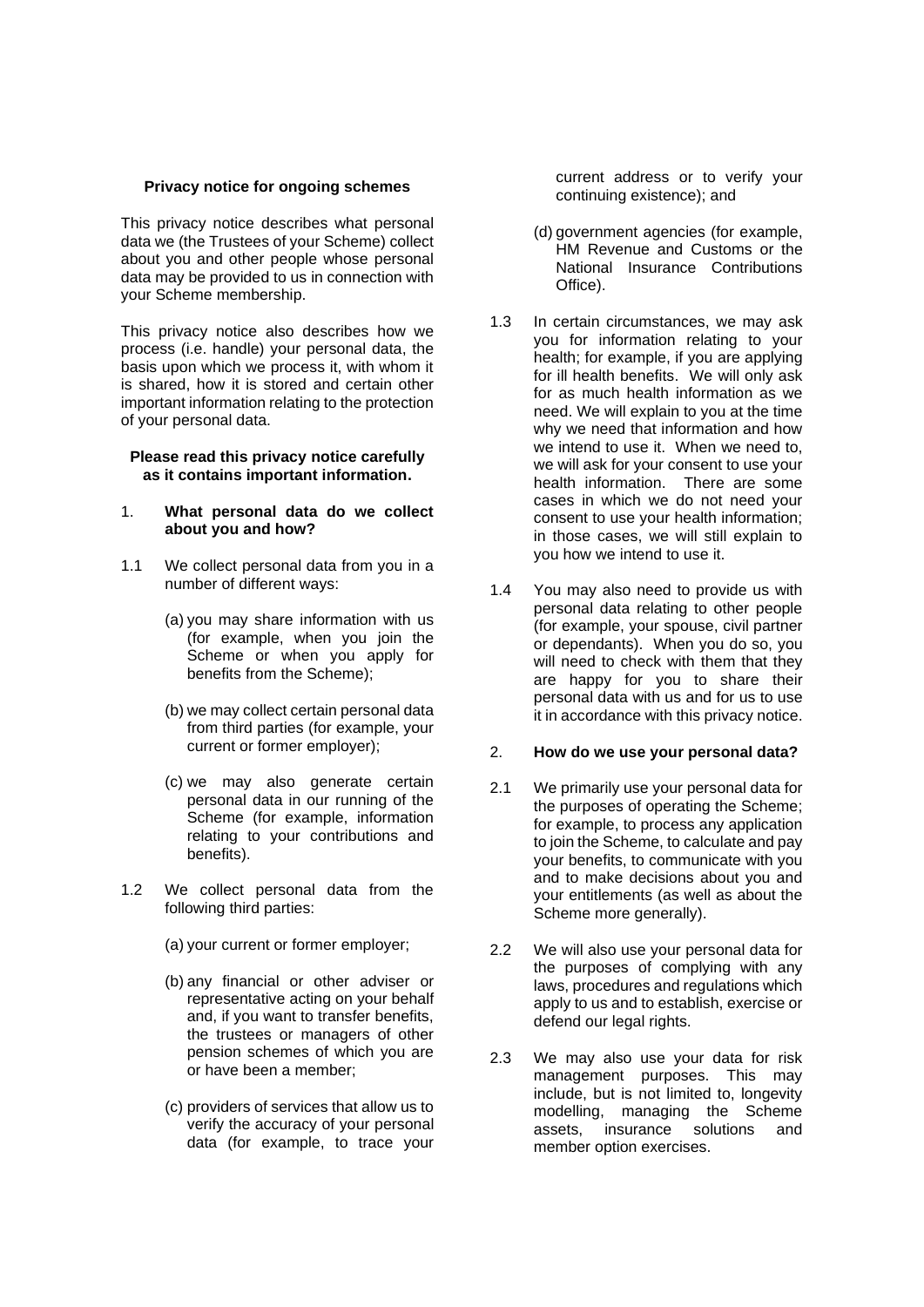- 2.4 We may occasionally use your personal data for the purposes of statistical analysis or to respond to government surveys (for example, questionnaires sent to us by the Pensions Regulator or the Office of National Statistics) but this is usually completed on an anonymous basis.
- 2.5 If we wish to use your personal data for any other purpose, we will update this privacy notice.

## 3. **What is our lawful basis for using your personal data?**

- 3.1 Under laws which are designed to protect your personal data, we need to have what is called a lawful basis each time we use, share or otherwise process your personal data.
- 3.2 We have certain duties and powers which are conferred on us by law or by the Scheme's governing documents. In most cases, our processing of your personal data is necessary for the performance of those duties and exercise of those powers.
- 3.3 Certain uses of your personal data, or other processing activities, will not be strictly necessary to perform our legal duties, or to exercise our powers; however, they will be necessary for the purposes of our legitimate interests or the legitimate interests of a third party. They may also be in your interests.
- 3.4 When we say "legitimate interests", we mean ours (or a third party's) interests in operating the Scheme as efficiently and securely as possible. For example, we may choose to use a third party to store your personal data; we may do this in part because our use of that service means that your personal data is more secure.
- 3.5 In certain circumstances, we will need your consent to collect and use your personal data; this is most likely where we are collecting information relating to your health (for example, in applying for ill health benefits) or where we obtain information that may reveal your racial or ethnic origin, religious or similar beliefs, sex life or sexual orientation for

the payment of death benefits (for example, an expression of wishes form or an application for pension sharing on divorce or dissolution of civil partnership). If we have asked for your consent, you may withdraw your consent at any time. However, withdrawing this consent may influence your ability to receive certain benefits from the Scheme.

# 4. **In what circumstances do we share your personal data?**

- 4.1 We will share your personal data with the following categories of third parties:
	- (a) your current or former employer and other members of the employer's group with responsibilities to the Scheme - for the purposes of operating the Scheme;
	- (b) our administrators we delegate some of our duties to the Scheme administrators; they are effectively responsible for the day-to-day running of the Scheme;
	- (c) the Scheme actuary this is an actuary that is personally appointed to the Scheme to provide us with advice on the funding of the<br>Scheme. The actuary will be The actuary will be supported by an actuarial team who will also have access to your personal data;
	- (d) our benefit consultants (if relevant) they provide advice on all aspects of running the Scheme, including the level and form of benefits to be provided to members of the Scheme, investment, member communication and strategies for managing and mitigating the risks associated with the Scheme;
	- (e) our insurers (if relevant) they provide insurance cover for the payment of death benefits and / or provide annuity policies securing the Scheme benefits;
	- (f) our investment managers and AVC and other money purchase providers – they invest the Scheme assets on our behalf;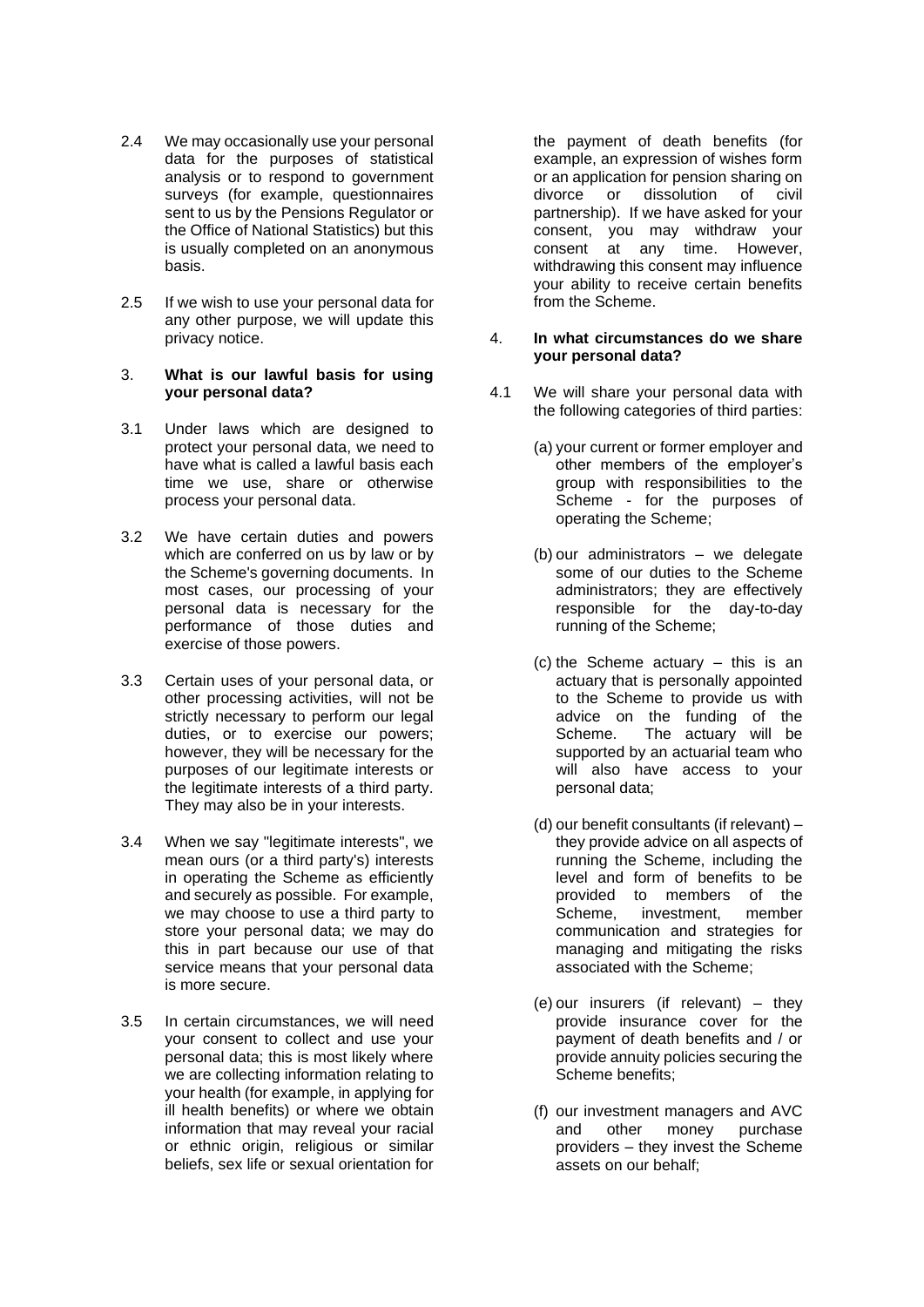- (g) our annuity broker / retirement advice / support service
- (h) our auditors they prepare the Scheme's annual accounts and audit them for us;
- (i) our lawyers they advise us on all legal issues affecting the Scheme;
- (j) our covenant advisers they advise us on the financial support that your current or former employer may be able to provide to the Scheme;
- (k) our payroll agents (if relevant) they arrange payment of pensions;
- (l) our indemnity insurers;
- (m) any staff we employ and other companies that provide services to us (or to the Scheme administrators or our other suppliers), such as communications consultants, printers, suppliers of data cleansing, verification and tracing services and information technology systems suppliers and support, including providers of data storage, email archiving, back-up and disaster recovery and cyber security services;
	- (n) any financial adviser appointed to advise in relation to transferring your benefits to another pension scheme (and the trustees or managers of the pension schemes you transfer or your benefits are transferred to);
	- (o) government agencies in connection with contracted-out benefits (for example, HM Revenue and Customs, and the National Insurance Contributions Office);
	- (p) the Pension Protection Fund, if required in connection with the Scheme's eligibility for entry into the Pension Protection Fund;
	- (q) any other advisors who may be appointed by the Trustees from time to time; and
- (r) any individuals or corporate trustees who are appointed to act alongside or in place of the Trustees.
- 4.2 Details of all of the main advisers to the Scheme are available in the Scheme's annual report and accounts which are available on request by writing to us.
- 4.3 Some of these third parties may process your personal data in countries which are outside of the United Kingdom.
- 4.4 We will also disclose your personal data to third parties:
	- (a) if we are under a duty to disclose or share your personal data in order to comply with any legal obligation, or any lawful request from any legal or regulatory authority; or
	- (b) to respond to any claims, and to establish, exercise or defend our legal rights.
- 4.5 Most third parties with whom we share your personal data are limited (by law and by contract) in their ability to use your personal data for the specific purposes identified by us.
- 4.6 Certain third parties (most notably, the Scheme actuary and other professional advisers) are themselves subject to certain legal or regulatory obligations (including professional codes of practice). They will be responsible for their own processing of personal data to the extent that processing is subject to, or relates to, those obligations.
- 4.7 We will always ensure that any third parties with whom we share your personal data are subject to privacy and security obligations consistent with this privacy notice and applicable laws.

## 5. **Do we transfer your personal data outside the UK?**

5.1 In certain circumstances, your personal data may be processed outside of the UK.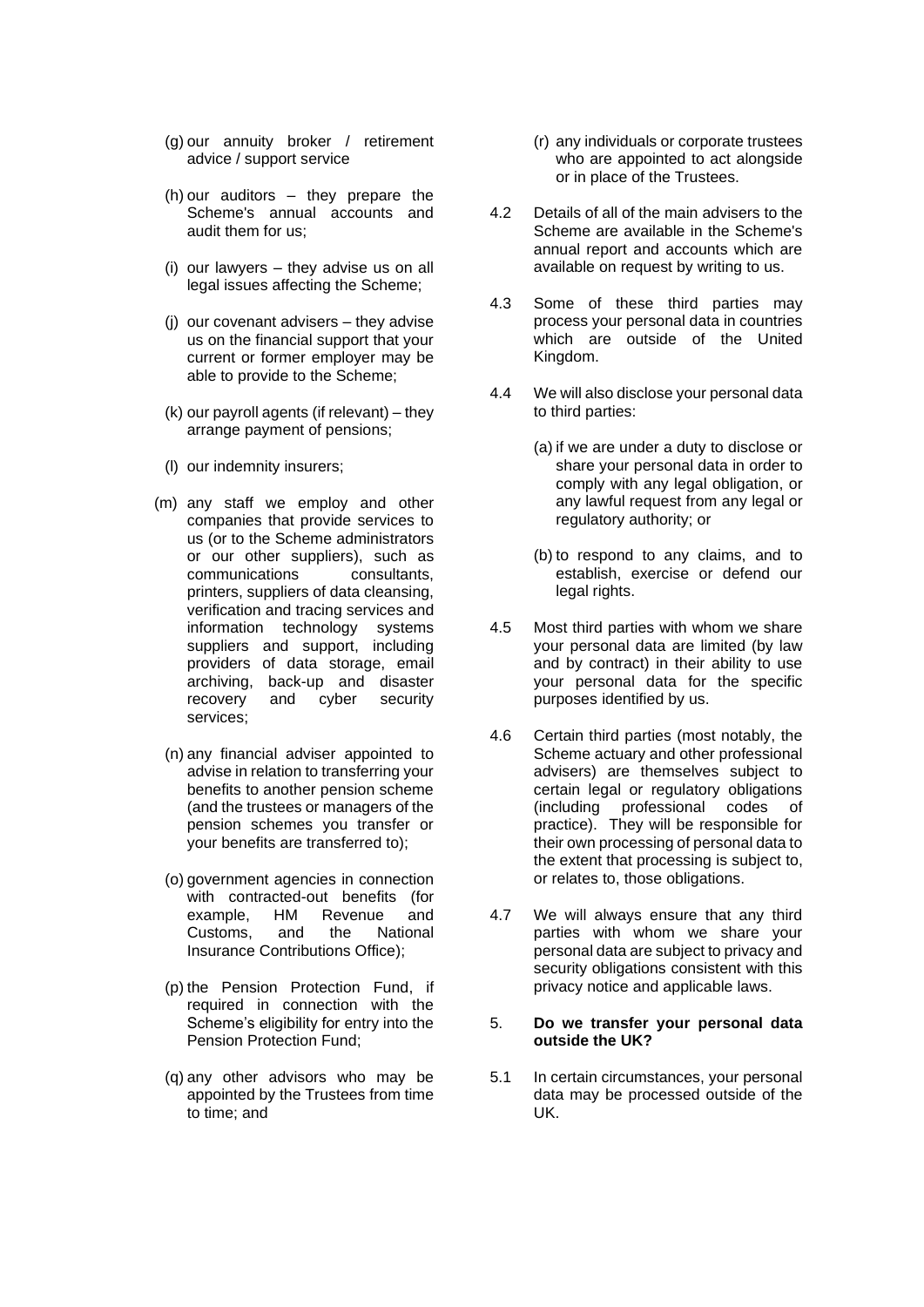- 5.2 If we (or our service providers) process personal data outside of the UK, we will take appropriate measures to ensure that your personal data is adequately protected in a manner which is consistent with this privacy notice and in accordance with applicable laws.
- 5.3 Further details on the steps we take to protect your personal data in these cases are available on request by writing to us.

## 6. **How long do we retain your personal data?**

- 6.1 We keep your personal data for no longer than is necessary for the purposes set out above.
- 6.2 We will need to keep most of your personal data for as long as you are a member of the Scheme. If you die, we will continue to hold your personal data because we may need to pay benefits to your spouse, civil partner, partner or dependants. If your spouse or dependants subsequently die or you transfer out of the Scheme during your lifetime, we may also keep your personal data for a period of at least six years for the purposes of defending any future claims or establishing, exercising or defending our legal rights.

## 7. **What are your rights in relation to your personal data?**

- 7.1 You have certain rights in relation to your personal data; those rights will not necessarily apply in all cases or to all personal data which is processed by us. For example, certain rights will not apply where we need to process personal data to comply with our legal duties.
- 7.2 You have the right to request that we:
	- (a) provide you with a copy of any personal data which we hold about you;
	- (b) update any of your personal data which is out of date or incorrect:
- (c) delete any personal data which we hold about you, although in these circumstances it would be difficult to provide you with continued Scheme membership;
- (d) restrict the way that we process your personal data;
- (e) consider any valid objections which you have to our use of your personal data; or
- (f) provide your personal data to a third party provider of services.
- 7.3 We will consider all such requests (including whether they apply in a particular case) and provide our response within 30 days of receipt of your request, unless there is a good reason for delay.
- 7.4 When you make a request, we may ask you to provide us with some further information to allow us to confirm your identity.

## 8. **How do we keep your personal data secure?**

- 8.1 We are committed to protecting your personal data from loss, misuse, disclosure, alteration, unauthorised access and destruction. We take all reasonable precautions to safeguard the confidentiality of personal data.
- 8.2 Although we make every effort to protect the personal data which you provide to us, the transmission of information over the internet is not completely secure. As such, you acknowledge that we cannot guarantee the security of personal data transmitted to us over the internet, and that any such transmission is at your own risk.
- 8.3 Once we have received your personal data, we will use strict procedures and security features to prevent unauthorised access (and take steps to ensure that any third parties with whom we share your personal data do the same).